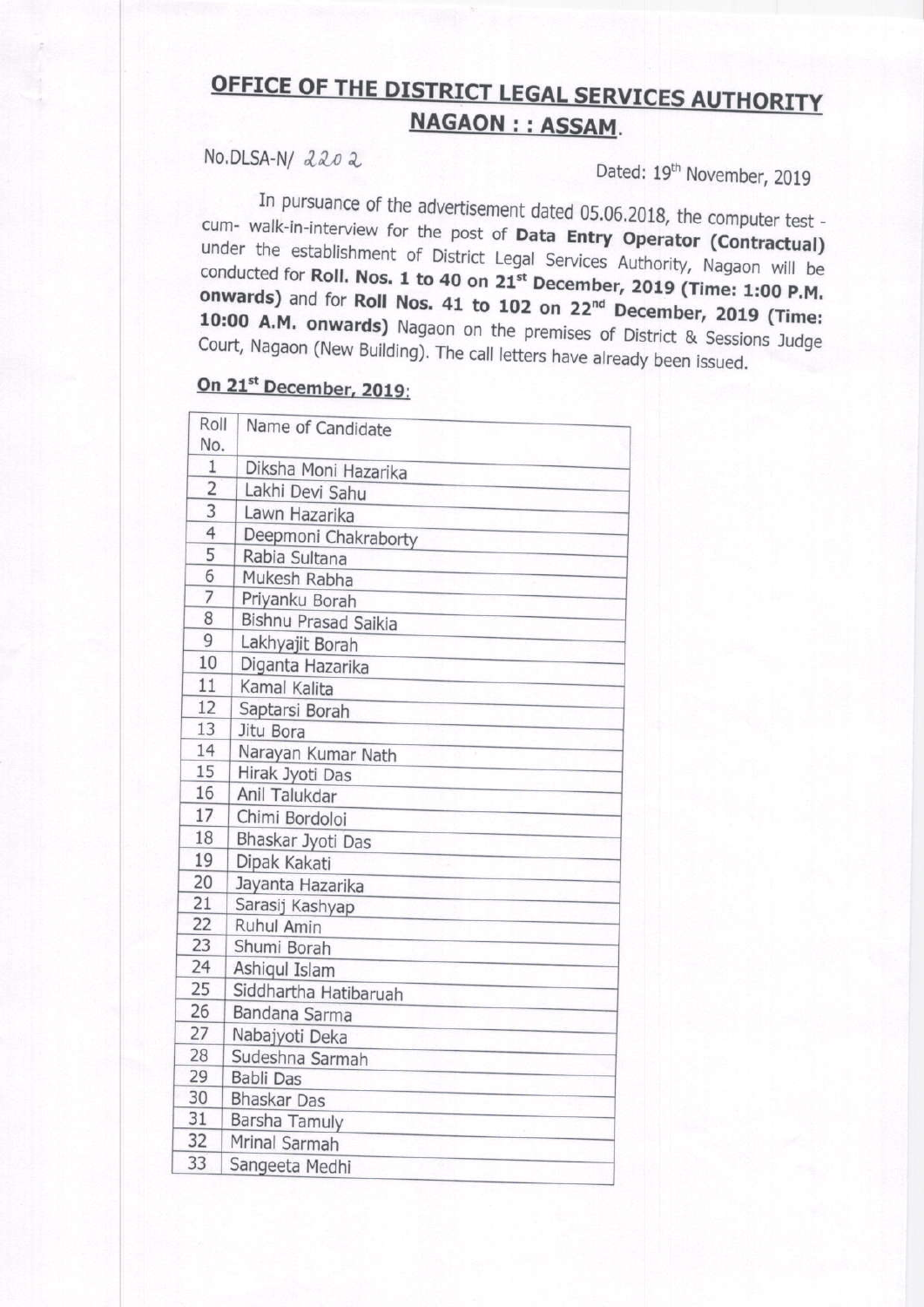| Nandita Deka<br>Gunajit Deka<br>Polly Borah<br>Rashid Ahmed<br>Riya Bordoloi<br>Dibyalata Das<br>Junjyoti Bora Das |
|--------------------------------------------------------------------------------------------------------------------|

## On 22<sup>nd</sup> December, 2019:

|    | Roll | Name of the candidate  |
|----|------|------------------------|
|    | No.  |                        |
|    | 41   | Namita Gogoi           |
|    | 42   | Rashmi Rekha Bora      |
|    | 43   | Sangeeta Khataniar     |
|    | 44   | Rahul Kumar Ram        |
|    | 45   | Nilotpal Bora          |
|    | 46   | Dhrubajyoti Sharma     |
|    | 47   | Momi Devi Borah        |
|    | 48   | Priyanka Pator         |
|    | 49   | Chinmoy Gohain         |
|    | 50   | Champak Borkataki      |
| 51 |      | Abhijit Dey            |
| 52 |      | Koyel Roy Choudhury    |
| 53 |      | Payal Dutta Saha       |
| 54 |      | Sunita Dutta           |
| 55 |      | Nitul Kumar Das        |
| 56 |      | Md. Murshid Alam       |
| 57 |      | Kalpana Saikia         |
| 58 |      | <b>Banty Dey</b>       |
| 59 |      | Rupak Chamuah          |
| 60 |      | Shoaib Ahmed           |
| 61 |      | Sudip Pandit           |
| 62 |      | Bhaskar Jyoti Bordoloi |
| 63 |      | Subham Chakraborty     |
| 64 |      | Koushik Deka           |
| 65 |      | Gitartha Bora          |
| 66 |      | Raju Bora              |
| 67 |      | Minner Hussain Rajkha  |
| 68 |      | Pranjal Kumar Nath     |
| 69 |      | Rakhi Dey              |
| 70 |      | Ganga Sharma           |
| 71 |      | Hemanta Bora           |
| 72 |      | Pulin Deka             |
| 73 |      | Dimpi Mahanta          |
| 74 |      | Farid Uddin Ahmed      |
| 75 |      | Kripal Deka            |
| 76 |      | Nayan Moni Bania       |
| 77 |      | Rupam Jyoti Borah      |
| 78 |      | Bitumoni Bania         |